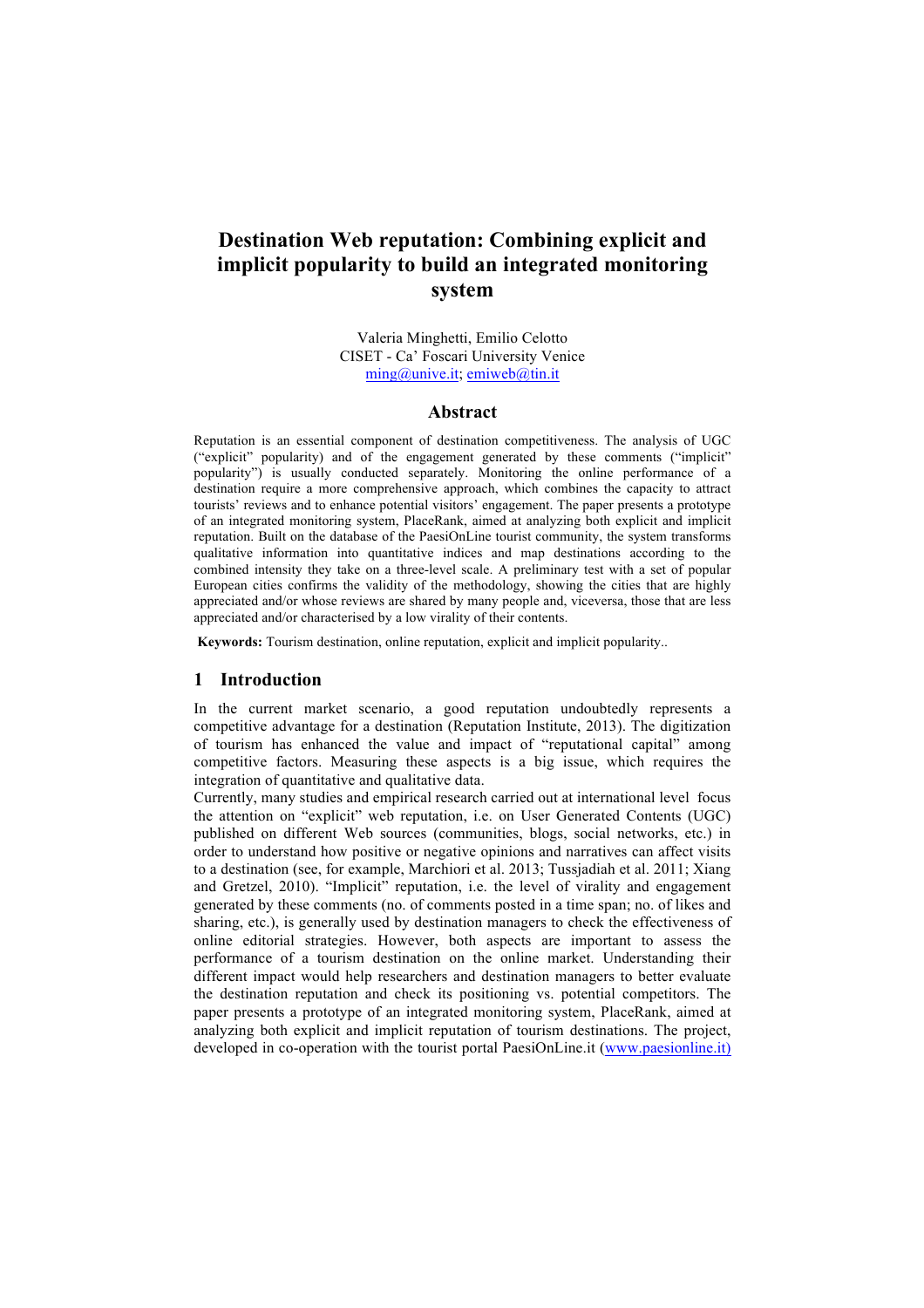combines different aspects (sentiment, topics, virality, reach, etc.) in order to assess the overall Web popularity of a destination.

# **2 Destination image, reputation and competitiveness: Literature review**

Reputation is an essential component of destination competitiveness (Vengesayi, 2003) and it is linked with image (Fig. 1). Whether the identity of a destination means how it presents itself to the public and what it says about itself (intrinsic characteristics), the image is the idea, the feeling that the destination arouses in the public (mental perception by potential visitors). In this context, the reputation of a destination is the result of the social assessment the public expresses on the place: it derives from the image every person has of the destination identity and then depends on the alignment between identity and image (Prado and Trad, 2012).

If identity and image can be built *a priori*, reputation requires the active participation of the message recipient. Unexpected bad news or negative judgments expressed by an opinion leader can suddenly undermine the fortunes of even the most popular place, moving the interest of tourists and other stakeholders towards other destinations.



Source: adapted from Prado and Trad, 2012

**Fig. 1**. The four main pillars of destination reputation

In this context, the experience of a place can debunk stereotypes and change the perception the tourist has before the visit, which is mediated by the cultural filters provided by others (e.g. friends, literature, movies) or by the communication made by the destination itself. The experiences lived by different stakeholders and the extent to which they interact with the four pillars, form their destination image and reputation.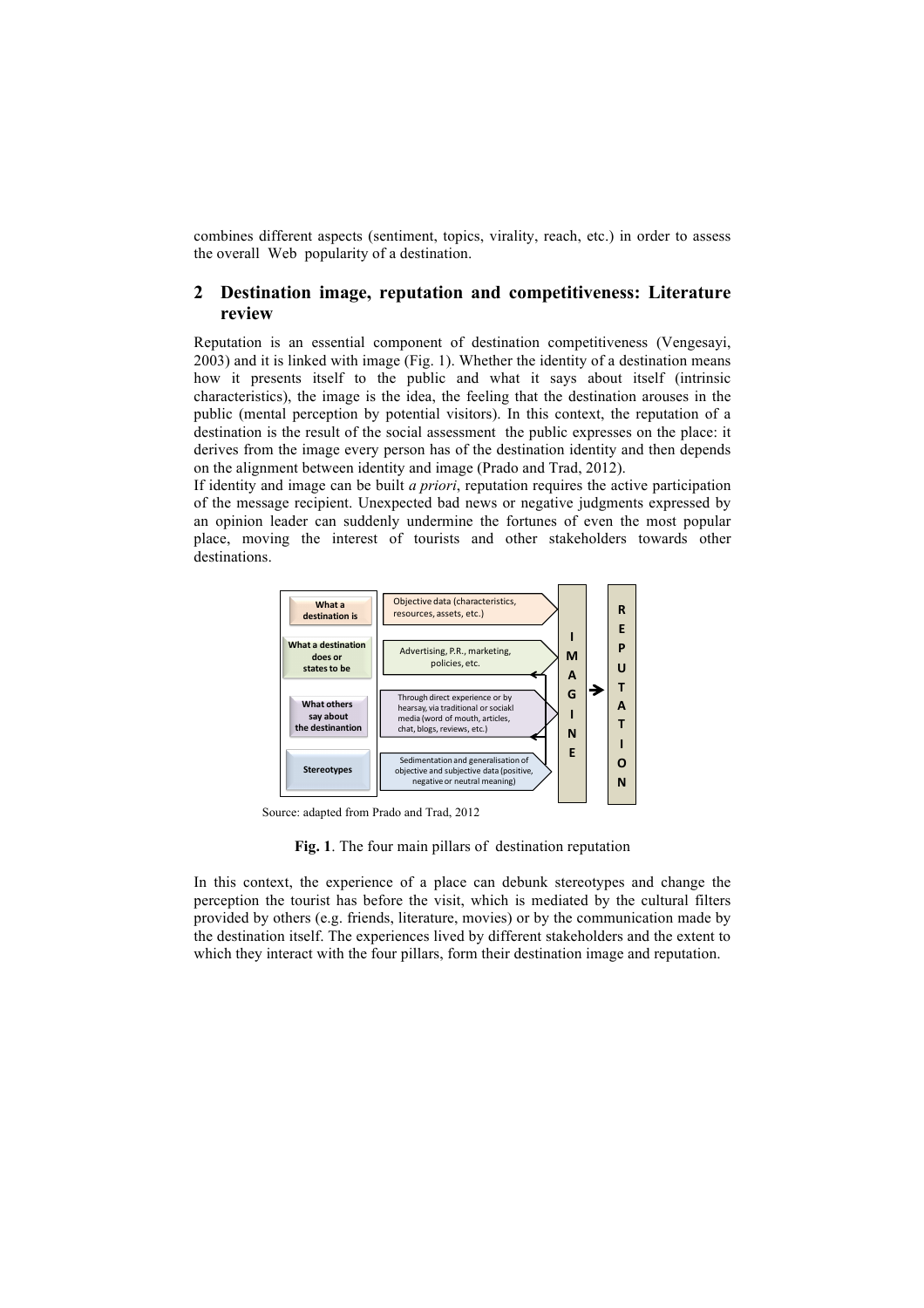# **3 Explicit vs. implicit reputation: The new PlaceRank system prototype**

## **3.1 Measuring reputation: the KPI metrics**

Generally, the social media metrics used to analyse what people say about a destination are based on the following aspects: *Sentiment* (the tone people use: positive, negative or neutral); *Topics* (main themes); *Strength* (share of buzz); *Virality and Reach* (no. of people reached by the message); *Source* (where people talk and its value); *Influence* (identification of the influencers).

Sentiment and Topics measure the "explicit" popularity of a destination. Their collection over the Web requires ad-hoc tools to clean, select and rank data, given the ambiguity of language. Secondly, it often disregards the purpose of the comment, the nature of the reporter and his/her relationship with the destination (tourist, resident, etc.). Thirdly, it mainly provides qualitative judgements, which are often not detailed (e.g. they do not deal with different aspects of local tourism supply). Finally, the quality of the text analysis is influenced by many factors, such as: the level of logical structures, the nature of the information source; the domain precision; the language. According to recent studies (Piskorski e Yangarber, 2013), the precision of these analyses is about 60-70% Consequently, the results obtained can be generic and not contextualized on specific tourism-related aspects.

As concerns the other metrics (Strength, Virality & Reach and Influence), they analyze the "implicit" popularity, i.e. the degree of interest Internet users show about the destination, even without leaving a specific comment (i.e. by reading and sharing other users' reviews). It can be measured using four main KPIs: *Conversion rate* (no. comments to posts)); *Amplification rate* (no. sharing of the same post); *Applause rate* (no. likes to posts); *Growth rate* (no. new followers).

All metrics discussed are used to assess the effectiveness and efficiency of the social media strategy adopted by a tourism destination. Consequently, the analysis of different aspects is usually conducted separately or through a dashboard, in order to highlight strengths and weaknesses of each decision taken.

However, monitoring the online performance of a destination, in comparison to competitors, would require a more comprehensive approach that combines the evaluation of both explicit and implicit reputation, i.e. the capacity of the destination to attract comments and to enhance potential visitors' engagement. The output should allow researchers to identify the destinations that are highly appreciated, and/or whose scores/reviews are read and shared by many people on the Web, and those that are little appreciated and/or characterised by a low virality of their contents (Fig. 2) .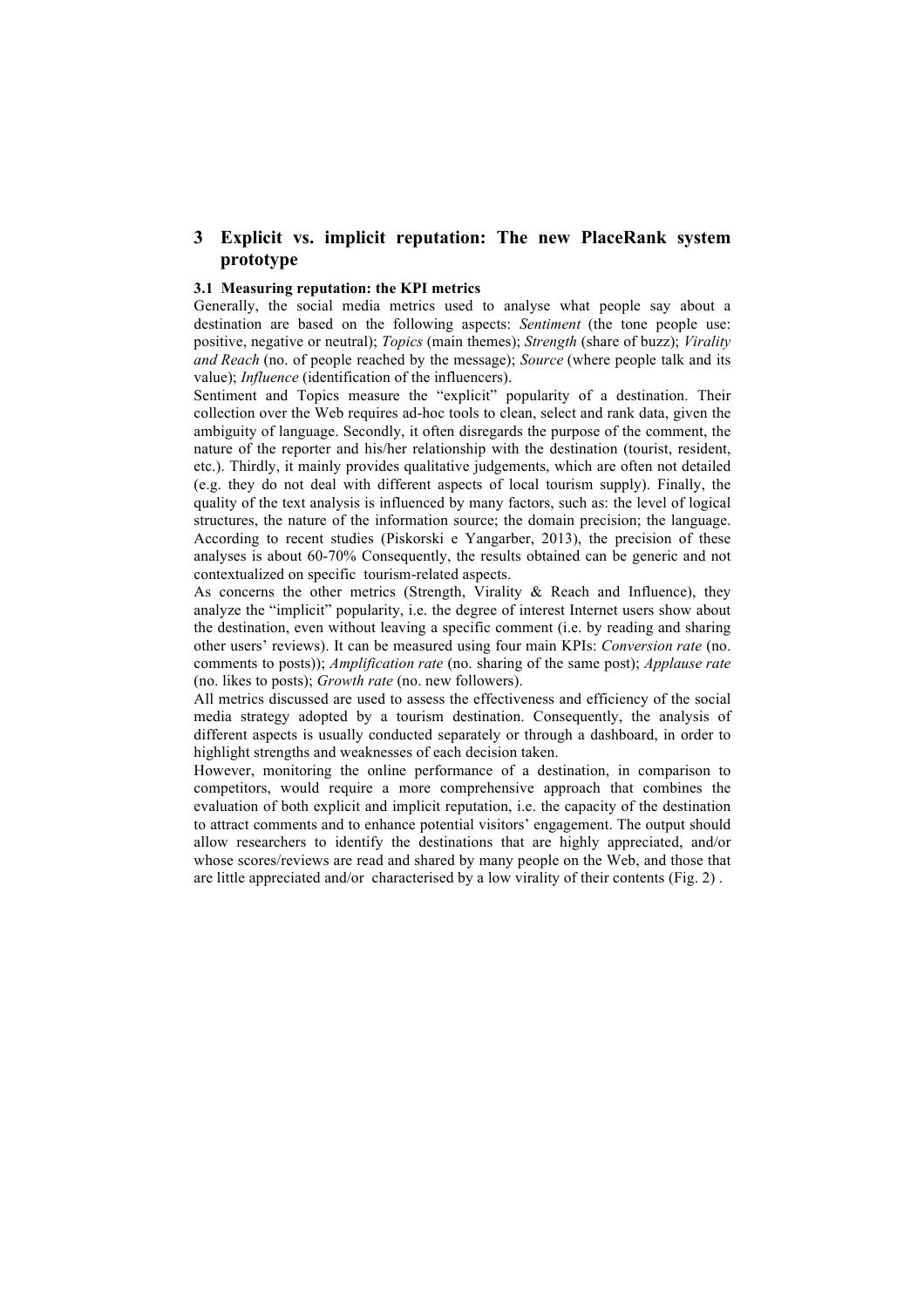

**Fig. 2**. Explicit vs. implicit reputation: Mapping tourism destinations

### **3.2 PlacesRank prototype: the project**

Starting from this framework, the project developed by PaesiOnLine (POL) tourist community (www.paesionline.it) in co-operation with the authors aims at enhancing the monitoring system currently in use (PlacesRank) by assessing the performance of a destination through the combination of its explicit and implicit popularity. PlacesRank is an assessment model developed by POL that uses editorial and user data to evaluate the popularity of a destination. User data include judgments (scores) on the destination as a whole and on different aspects of local tourism supply and comments/reviews posted directly by users. The evolution of PlacesRank was aimed at integrating the scores and comments given by POL community members with the engagement generated by these judgments. The main advantages of building a monitoring system on a definite participative tourism community are as follows: higher focus on the main discussion domain (the destination and its services); clear identification of the reviewer's profile and of his/her relationship with the destination (e.g. visitor vs. resident); combination of qualitative and quantitative assessments; qualitative reviews divided by topic (transports, etc.), so as to enhance the information collected. For the indication of the residue of the method of the property and the property of the method of the method of the species as a method of the property of the property of the property of the property of the property of th

In detail, the explicit reputation was measured by using a composed "*Explicit Social Appreciation Index*", derived by the *"emotional" score* (i.e. the score a tourist gives by instinct to a destination on a 1-10 scale) and the *service score* (as mean of scores given by tourists to thirteen elements characterizing the destination tourism supply: accommodation, transports, food and beverage, accessibility for all, activities, entertainment, attractions, shopping, prices, information, welcoming, cleanliness and security).

As regards implicit reputation, different indicators were considered: no. destination unique pageviews/ unique pageviews home; no. downloads of destination guide; no. scores; no. comments posted; no. like/dislike. The first two indicators measure the level of "passive" engagement (how many times the homepage was viewed and the tourist guide downloaded, no matter if members posted any comment or not); the last